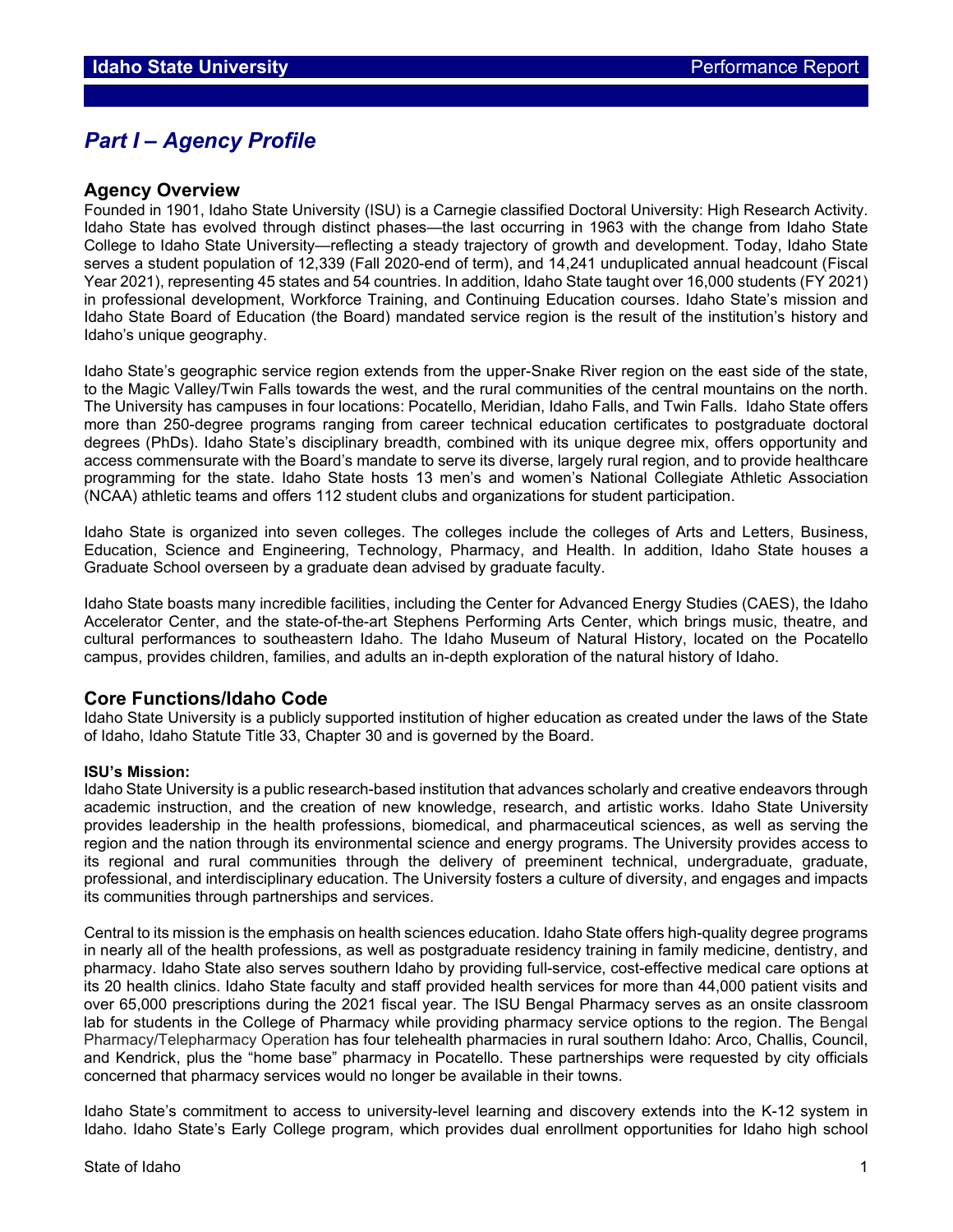## **Idaho State University Performance Report**

students at reduced tuition rates, continues to grow, enabling high school students to take college-level courses preparing them for their future college careers.

Idaho State is accredited by the Northwest Commission on Colleges and Universities (NWCCU). The NWCCU required that the institution identify core themes that individually manifest elements of its mission and collectively encompass its mission. Idaho State University's Core Themes were chosen through an inclusive process that included faculty, students, and staff.

#### **ISU's core themes:**







#### **Core Theme One:**

Learning and Discovery. Idaho State University fosters student learning and discovery through teaching, research, and creative activity. ISU delivers highquality academic programs at all levels: technical certificates; undergraduate, graduate, and professional degrees; and postgraduate professional training.

#### **Core Theme Two:**

Access and Opportunity. Idaho State University provides diverse pathways to retention and graduation through educational preparation, academic and cocurricular opportunities, and extensive student support services.

#### **Core Theme Three:**

Leadership in the Health Sciences. Idaho State University provides statewide leadership in the health sciences. With the academic support of its colleges and the division, the University offers a broad spectrum of degree levels and provides residency training in the health professions. New knowledge is created through biomedical, translational, clinical, rural, and health services research. Teaching, research, practice, and community partnerships provide interprofessional education and excellence in patient care. University clinics provide an environment for learning, inquiry and comprehensive health care service to the community.



#### **Core Theme Four:**

Community Engagement and Impact. As an integral component of the community, Idaho State University develops partnerships and affiliations through the exchange of knowledge, resources, research, and expertise. Through a diverse university staff, faculty, and student body, ISU provides cultural, social, economic, and other opportunities to enrich the lives of citizens.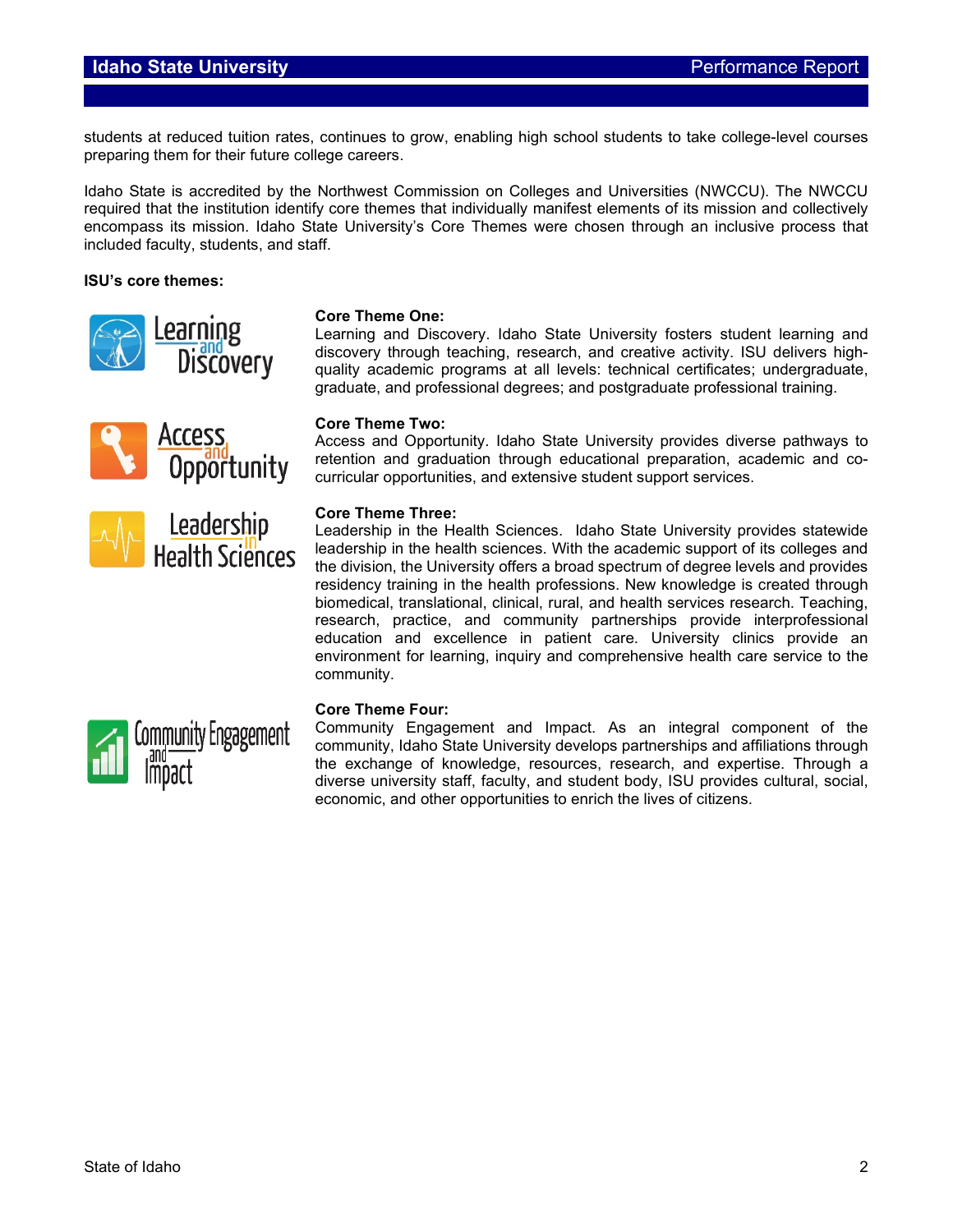# **Revenue and Expenditures**

| Operating revenues<br>107,388,000<br>104,794,000<br>104,240,000<br>Student tuition and fees (Gross)<br>105,380,000<br>(27, 984, 000)<br>(30, 218, 000)<br>(30, 516, 000)<br>(31, 449, 000)<br>Scholarship discounts and allowances<br>8,401,000<br>8,018,000<br>8,525,000<br>8,832,000<br>Federal grants and contracts<br>10,894,000<br>9,891,000<br>State and local grants and contracts<br>10,220,000<br>8,764,000<br>5,776,000<br>Private grants and contracts<br>5,922,000<br>5,791,000<br>5,865,000<br>6,805,000<br>Sales and services of education activities<br>4,976,000<br>6,030,000<br>5,395,000<br>10,394,000<br>Sales and services of auxiliary enterprises<br>14,015,000<br>14,679,000<br>12,827,000<br>3,895,000<br>Other<br>3,514,000<br>4,557,000<br>4,713,000<br>125,569,000<br>123,087,000<br>119,301,000<br>123,377,000<br>Total operating revenues<br>FY 2018<br>FY 2019<br><b>FY 2020</b><br><b>FY2021</b><br><b>Expenditure</b><br>252,592,000<br>Operating expenses<br>249,231,000<br>252,645,000<br>253,036,000<br>101,192,000<br>Instruction<br>103,664,000<br>105,022,000<br>103,887,000<br>13,682,000<br>16,371,000<br>14,878,000<br>13,173,000<br>Research<br>5,094,000<br><b>Public Services</b><br>3,612,000<br>3,910,000<br>3,812,000<br>17,011,000<br>Academic Support<br>17,464,000<br>18,224,000<br>18,285,000<br>3,492,000<br>Libraries<br>3,718,000<br>3,776,000<br>3,812,000<br>11,289,000<br>9,562,000<br>10,490,000<br>11,001,000<br><b>Student Services</b><br>32,573,000<br>30,662,000<br>Institutional Support<br>25,855,000<br>25,874,000<br>15,291,000<br>Maintenance & Operations<br>20,241,000<br>18,666,000<br>17,473,000<br>19,505,000<br><b>Auxiliary Enterprises</b><br>22,477,000<br>25,243,000<br>22,599,000<br>21,277,000<br>Scholarships and Fellowships<br>14,103,000<br>13,993,000<br>15,855,000<br>12,186,000<br>Depreciation<br>12,163,000<br>12,667,000<br>12,379,000<br>(127, 023, 000)<br>Operating income/(loss)<br>(125, 854, 000)<br>(129, 558, 000)<br>(134, 735, 000)<br>Nonoperating revenues/(expenses)<br>96,766,000<br>96,604,000<br>100,023,000<br>102,269,000<br>State appropriations:<br>77,968,000<br><b>State General Account</b><br>77,405,000<br>80,244,000<br>81,437,000<br>4,265,000<br>4,008,000<br><b>Endowment Income</b><br>3,610,000<br>3,739,000<br>2,781,000<br>3,485,000<br>3,704,000<br>4,303,000<br><b>Other State Appropriations</b><br>11,752,000<br>Professional Technical Education<br>12,104,000<br>12,336,000<br>12,521,000<br>(198,000)<br>State Department of Public Works<br>1,210,000<br>153,000<br>(104,000)<br>14,144,000<br>16,682,000<br>15,495,000<br>Title IV grants<br>16,221,000<br>19,420,000<br>Other Federal grants<br>0<br>3,083,000<br>0<br>9,216,000<br>Gifts<br>4,390,000<br>10,618,000<br>7,390,000<br>144,000<br>1,005,000<br>Net investment income<br>235,000<br>908,000<br>(663,000)<br>Amortization of bond financing costs<br>(3,000)<br>(2,000)<br>(9,000)<br>(1,556,000)<br>(1,208,000)<br>(1,421,000)<br>Interest on capital asset-related debt<br>(1, 115, 000)<br>(2,000)<br>Gain or (loss) on disposal of fixed assets<br>(196,000)<br>(149,000)<br>(84,000)<br>Net nonoperating revenues/(expenses)<br>127,624,000<br>137,271,000<br>117,714,000<br>126,657,000<br><b>Other Revenue and Expenses</b><br>FY 2018<br>FY 2019<br>FY 2020<br><b>FY2021</b><br>4,541,000<br>Capital gifts and grants<br>13,360,000<br>7,575,000<br>6,820,000<br><b>Other Expenses</b><br>(1,356,000)<br>0<br>0<br>0<br>Special Items - Transfer of Operations<br>663,000<br>6,820,000<br>12,004,000<br>7,575,000<br>5,204,000<br>Net other revenues and expenses | <b>Revenue</b>         | FY 2018   | FY 2019   | FY 2020   | FY 2021    |
|----------------------------------------------------------------------------------------------------------------------------------------------------------------------------------------------------------------------------------------------------------------------------------------------------------------------------------------------------------------------------------------------------------------------------------------------------------------------------------------------------------------------------------------------------------------------------------------------------------------------------------------------------------------------------------------------------------------------------------------------------------------------------------------------------------------------------------------------------------------------------------------------------------------------------------------------------------------------------------------------------------------------------------------------------------------------------------------------------------------------------------------------------------------------------------------------------------------------------------------------------------------------------------------------------------------------------------------------------------------------------------------------------------------------------------------------------------------------------------------------------------------------------------------------------------------------------------------------------------------------------------------------------------------------------------------------------------------------------------------------------------------------------------------------------------------------------------------------------------------------------------------------------------------------------------------------------------------------------------------------------------------------------------------------------------------------------------------------------------------------------------------------------------------------------------------------------------------------------------------------------------------------------------------------------------------------------------------------------------------------------------------------------------------------------------------------------------------------------------------------------------------------------------------------------------------------------------------------------------------------------------------------------------------------------------------------------------------------------------------------------------------------------------------------------------------------------------------------------------------------------------------------------------------------------------------------------------------------------------------------------------------------------------------------------------------------------------------------------------------------------------------------------------------------------------------------------------------------------------------------------------------------------------------------------------------------------------------------------------------------------------------------------------------------------------------------------------------------------------------------------------------------------------------------------------------------------------------------------------------------------------------------------------------------------|------------------------|-----------|-----------|-----------|------------|
|                                                                                                                                                                                                                                                                                                                                                                                                                                                                                                                                                                                                                                                                                                                                                                                                                                                                                                                                                                                                                                                                                                                                                                                                                                                                                                                                                                                                                                                                                                                                                                                                                                                                                                                                                                                                                                                                                                                                                                                                                                                                                                                                                                                                                                                                                                                                                                                                                                                                                                                                                                                                                                                                                                                                                                                                                                                                                                                                                                                                                                                                                                                                                                                                                                                                                                                                                                                                                                                                                                                                                                                                                                                                            |                        |           |           |           |            |
|                                                                                                                                                                                                                                                                                                                                                                                                                                                                                                                                                                                                                                                                                                                                                                                                                                                                                                                                                                                                                                                                                                                                                                                                                                                                                                                                                                                                                                                                                                                                                                                                                                                                                                                                                                                                                                                                                                                                                                                                                                                                                                                                                                                                                                                                                                                                                                                                                                                                                                                                                                                                                                                                                                                                                                                                                                                                                                                                                                                                                                                                                                                                                                                                                                                                                                                                                                                                                                                                                                                                                                                                                                                                            |                        |           |           |           |            |
|                                                                                                                                                                                                                                                                                                                                                                                                                                                                                                                                                                                                                                                                                                                                                                                                                                                                                                                                                                                                                                                                                                                                                                                                                                                                                                                                                                                                                                                                                                                                                                                                                                                                                                                                                                                                                                                                                                                                                                                                                                                                                                                                                                                                                                                                                                                                                                                                                                                                                                                                                                                                                                                                                                                                                                                                                                                                                                                                                                                                                                                                                                                                                                                                                                                                                                                                                                                                                                                                                                                                                                                                                                                                            |                        |           |           |           |            |
|                                                                                                                                                                                                                                                                                                                                                                                                                                                                                                                                                                                                                                                                                                                                                                                                                                                                                                                                                                                                                                                                                                                                                                                                                                                                                                                                                                                                                                                                                                                                                                                                                                                                                                                                                                                                                                                                                                                                                                                                                                                                                                                                                                                                                                                                                                                                                                                                                                                                                                                                                                                                                                                                                                                                                                                                                                                                                                                                                                                                                                                                                                                                                                                                                                                                                                                                                                                                                                                                                                                                                                                                                                                                            |                        |           |           |           |            |
|                                                                                                                                                                                                                                                                                                                                                                                                                                                                                                                                                                                                                                                                                                                                                                                                                                                                                                                                                                                                                                                                                                                                                                                                                                                                                                                                                                                                                                                                                                                                                                                                                                                                                                                                                                                                                                                                                                                                                                                                                                                                                                                                                                                                                                                                                                                                                                                                                                                                                                                                                                                                                                                                                                                                                                                                                                                                                                                                                                                                                                                                                                                                                                                                                                                                                                                                                                                                                                                                                                                                                                                                                                                                            |                        |           |           |           |            |
|                                                                                                                                                                                                                                                                                                                                                                                                                                                                                                                                                                                                                                                                                                                                                                                                                                                                                                                                                                                                                                                                                                                                                                                                                                                                                                                                                                                                                                                                                                                                                                                                                                                                                                                                                                                                                                                                                                                                                                                                                                                                                                                                                                                                                                                                                                                                                                                                                                                                                                                                                                                                                                                                                                                                                                                                                                                                                                                                                                                                                                                                                                                                                                                                                                                                                                                                                                                                                                                                                                                                                                                                                                                                            |                        |           |           |           |            |
|                                                                                                                                                                                                                                                                                                                                                                                                                                                                                                                                                                                                                                                                                                                                                                                                                                                                                                                                                                                                                                                                                                                                                                                                                                                                                                                                                                                                                                                                                                                                                                                                                                                                                                                                                                                                                                                                                                                                                                                                                                                                                                                                                                                                                                                                                                                                                                                                                                                                                                                                                                                                                                                                                                                                                                                                                                                                                                                                                                                                                                                                                                                                                                                                                                                                                                                                                                                                                                                                                                                                                                                                                                                                            |                        |           |           |           |            |
|                                                                                                                                                                                                                                                                                                                                                                                                                                                                                                                                                                                                                                                                                                                                                                                                                                                                                                                                                                                                                                                                                                                                                                                                                                                                                                                                                                                                                                                                                                                                                                                                                                                                                                                                                                                                                                                                                                                                                                                                                                                                                                                                                                                                                                                                                                                                                                                                                                                                                                                                                                                                                                                                                                                                                                                                                                                                                                                                                                                                                                                                                                                                                                                                                                                                                                                                                                                                                                                                                                                                                                                                                                                                            |                        |           |           |           |            |
|                                                                                                                                                                                                                                                                                                                                                                                                                                                                                                                                                                                                                                                                                                                                                                                                                                                                                                                                                                                                                                                                                                                                                                                                                                                                                                                                                                                                                                                                                                                                                                                                                                                                                                                                                                                                                                                                                                                                                                                                                                                                                                                                                                                                                                                                                                                                                                                                                                                                                                                                                                                                                                                                                                                                                                                                                                                                                                                                                                                                                                                                                                                                                                                                                                                                                                                                                                                                                                                                                                                                                                                                                                                                            |                        |           |           |           |            |
|                                                                                                                                                                                                                                                                                                                                                                                                                                                                                                                                                                                                                                                                                                                                                                                                                                                                                                                                                                                                                                                                                                                                                                                                                                                                                                                                                                                                                                                                                                                                                                                                                                                                                                                                                                                                                                                                                                                                                                                                                                                                                                                                                                                                                                                                                                                                                                                                                                                                                                                                                                                                                                                                                                                                                                                                                                                                                                                                                                                                                                                                                                                                                                                                                                                                                                                                                                                                                                                                                                                                                                                                                                                                            |                        |           |           |           |            |
|                                                                                                                                                                                                                                                                                                                                                                                                                                                                                                                                                                                                                                                                                                                                                                                                                                                                                                                                                                                                                                                                                                                                                                                                                                                                                                                                                                                                                                                                                                                                                                                                                                                                                                                                                                                                                                                                                                                                                                                                                                                                                                                                                                                                                                                                                                                                                                                                                                                                                                                                                                                                                                                                                                                                                                                                                                                                                                                                                                                                                                                                                                                                                                                                                                                                                                                                                                                                                                                                                                                                                                                                                                                                            |                        |           |           |           |            |
|                                                                                                                                                                                                                                                                                                                                                                                                                                                                                                                                                                                                                                                                                                                                                                                                                                                                                                                                                                                                                                                                                                                                                                                                                                                                                                                                                                                                                                                                                                                                                                                                                                                                                                                                                                                                                                                                                                                                                                                                                                                                                                                                                                                                                                                                                                                                                                                                                                                                                                                                                                                                                                                                                                                                                                                                                                                                                                                                                                                                                                                                                                                                                                                                                                                                                                                                                                                                                                                                                                                                                                                                                                                                            |                        |           |           |           |            |
|                                                                                                                                                                                                                                                                                                                                                                                                                                                                                                                                                                                                                                                                                                                                                                                                                                                                                                                                                                                                                                                                                                                                                                                                                                                                                                                                                                                                                                                                                                                                                                                                                                                                                                                                                                                                                                                                                                                                                                                                                                                                                                                                                                                                                                                                                                                                                                                                                                                                                                                                                                                                                                                                                                                                                                                                                                                                                                                                                                                                                                                                                                                                                                                                                                                                                                                                                                                                                                                                                                                                                                                                                                                                            |                        |           |           |           |            |
|                                                                                                                                                                                                                                                                                                                                                                                                                                                                                                                                                                                                                                                                                                                                                                                                                                                                                                                                                                                                                                                                                                                                                                                                                                                                                                                                                                                                                                                                                                                                                                                                                                                                                                                                                                                                                                                                                                                                                                                                                                                                                                                                                                                                                                                                                                                                                                                                                                                                                                                                                                                                                                                                                                                                                                                                                                                                                                                                                                                                                                                                                                                                                                                                                                                                                                                                                                                                                                                                                                                                                                                                                                                                            |                        |           |           |           |            |
|                                                                                                                                                                                                                                                                                                                                                                                                                                                                                                                                                                                                                                                                                                                                                                                                                                                                                                                                                                                                                                                                                                                                                                                                                                                                                                                                                                                                                                                                                                                                                                                                                                                                                                                                                                                                                                                                                                                                                                                                                                                                                                                                                                                                                                                                                                                                                                                                                                                                                                                                                                                                                                                                                                                                                                                                                                                                                                                                                                                                                                                                                                                                                                                                                                                                                                                                                                                                                                                                                                                                                                                                                                                                            |                        |           |           |           |            |
|                                                                                                                                                                                                                                                                                                                                                                                                                                                                                                                                                                                                                                                                                                                                                                                                                                                                                                                                                                                                                                                                                                                                                                                                                                                                                                                                                                                                                                                                                                                                                                                                                                                                                                                                                                                                                                                                                                                                                                                                                                                                                                                                                                                                                                                                                                                                                                                                                                                                                                                                                                                                                                                                                                                                                                                                                                                                                                                                                                                                                                                                                                                                                                                                                                                                                                                                                                                                                                                                                                                                                                                                                                                                            |                        |           |           |           |            |
|                                                                                                                                                                                                                                                                                                                                                                                                                                                                                                                                                                                                                                                                                                                                                                                                                                                                                                                                                                                                                                                                                                                                                                                                                                                                                                                                                                                                                                                                                                                                                                                                                                                                                                                                                                                                                                                                                                                                                                                                                                                                                                                                                                                                                                                                                                                                                                                                                                                                                                                                                                                                                                                                                                                                                                                                                                                                                                                                                                                                                                                                                                                                                                                                                                                                                                                                                                                                                                                                                                                                                                                                                                                                            |                        |           |           |           |            |
|                                                                                                                                                                                                                                                                                                                                                                                                                                                                                                                                                                                                                                                                                                                                                                                                                                                                                                                                                                                                                                                                                                                                                                                                                                                                                                                                                                                                                                                                                                                                                                                                                                                                                                                                                                                                                                                                                                                                                                                                                                                                                                                                                                                                                                                                                                                                                                                                                                                                                                                                                                                                                                                                                                                                                                                                                                                                                                                                                                                                                                                                                                                                                                                                                                                                                                                                                                                                                                                                                                                                                                                                                                                                            |                        |           |           |           |            |
|                                                                                                                                                                                                                                                                                                                                                                                                                                                                                                                                                                                                                                                                                                                                                                                                                                                                                                                                                                                                                                                                                                                                                                                                                                                                                                                                                                                                                                                                                                                                                                                                                                                                                                                                                                                                                                                                                                                                                                                                                                                                                                                                                                                                                                                                                                                                                                                                                                                                                                                                                                                                                                                                                                                                                                                                                                                                                                                                                                                                                                                                                                                                                                                                                                                                                                                                                                                                                                                                                                                                                                                                                                                                            |                        |           |           |           |            |
|                                                                                                                                                                                                                                                                                                                                                                                                                                                                                                                                                                                                                                                                                                                                                                                                                                                                                                                                                                                                                                                                                                                                                                                                                                                                                                                                                                                                                                                                                                                                                                                                                                                                                                                                                                                                                                                                                                                                                                                                                                                                                                                                                                                                                                                                                                                                                                                                                                                                                                                                                                                                                                                                                                                                                                                                                                                                                                                                                                                                                                                                                                                                                                                                                                                                                                                                                                                                                                                                                                                                                                                                                                                                            |                        |           |           |           |            |
|                                                                                                                                                                                                                                                                                                                                                                                                                                                                                                                                                                                                                                                                                                                                                                                                                                                                                                                                                                                                                                                                                                                                                                                                                                                                                                                                                                                                                                                                                                                                                                                                                                                                                                                                                                                                                                                                                                                                                                                                                                                                                                                                                                                                                                                                                                                                                                                                                                                                                                                                                                                                                                                                                                                                                                                                                                                                                                                                                                                                                                                                                                                                                                                                                                                                                                                                                                                                                                                                                                                                                                                                                                                                            |                        |           |           |           |            |
|                                                                                                                                                                                                                                                                                                                                                                                                                                                                                                                                                                                                                                                                                                                                                                                                                                                                                                                                                                                                                                                                                                                                                                                                                                                                                                                                                                                                                                                                                                                                                                                                                                                                                                                                                                                                                                                                                                                                                                                                                                                                                                                                                                                                                                                                                                                                                                                                                                                                                                                                                                                                                                                                                                                                                                                                                                                                                                                                                                                                                                                                                                                                                                                                                                                                                                                                                                                                                                                                                                                                                                                                                                                                            |                        |           |           |           |            |
|                                                                                                                                                                                                                                                                                                                                                                                                                                                                                                                                                                                                                                                                                                                                                                                                                                                                                                                                                                                                                                                                                                                                                                                                                                                                                                                                                                                                                                                                                                                                                                                                                                                                                                                                                                                                                                                                                                                                                                                                                                                                                                                                                                                                                                                                                                                                                                                                                                                                                                                                                                                                                                                                                                                                                                                                                                                                                                                                                                                                                                                                                                                                                                                                                                                                                                                                                                                                                                                                                                                                                                                                                                                                            |                        |           |           |           |            |
|                                                                                                                                                                                                                                                                                                                                                                                                                                                                                                                                                                                                                                                                                                                                                                                                                                                                                                                                                                                                                                                                                                                                                                                                                                                                                                                                                                                                                                                                                                                                                                                                                                                                                                                                                                                                                                                                                                                                                                                                                                                                                                                                                                                                                                                                                                                                                                                                                                                                                                                                                                                                                                                                                                                                                                                                                                                                                                                                                                                                                                                                                                                                                                                                                                                                                                                                                                                                                                                                                                                                                                                                                                                                            |                        |           |           |           |            |
|                                                                                                                                                                                                                                                                                                                                                                                                                                                                                                                                                                                                                                                                                                                                                                                                                                                                                                                                                                                                                                                                                                                                                                                                                                                                                                                                                                                                                                                                                                                                                                                                                                                                                                                                                                                                                                                                                                                                                                                                                                                                                                                                                                                                                                                                                                                                                                                                                                                                                                                                                                                                                                                                                                                                                                                                                                                                                                                                                                                                                                                                                                                                                                                                                                                                                                                                                                                                                                                                                                                                                                                                                                                                            |                        |           |           |           |            |
|                                                                                                                                                                                                                                                                                                                                                                                                                                                                                                                                                                                                                                                                                                                                                                                                                                                                                                                                                                                                                                                                                                                                                                                                                                                                                                                                                                                                                                                                                                                                                                                                                                                                                                                                                                                                                                                                                                                                                                                                                                                                                                                                                                                                                                                                                                                                                                                                                                                                                                                                                                                                                                                                                                                                                                                                                                                                                                                                                                                                                                                                                                                                                                                                                                                                                                                                                                                                                                                                                                                                                                                                                                                                            |                        |           |           |           |            |
|                                                                                                                                                                                                                                                                                                                                                                                                                                                                                                                                                                                                                                                                                                                                                                                                                                                                                                                                                                                                                                                                                                                                                                                                                                                                                                                                                                                                                                                                                                                                                                                                                                                                                                                                                                                                                                                                                                                                                                                                                                                                                                                                                                                                                                                                                                                                                                                                                                                                                                                                                                                                                                                                                                                                                                                                                                                                                                                                                                                                                                                                                                                                                                                                                                                                                                                                                                                                                                                                                                                                                                                                                                                                            |                        |           |           |           |            |
|                                                                                                                                                                                                                                                                                                                                                                                                                                                                                                                                                                                                                                                                                                                                                                                                                                                                                                                                                                                                                                                                                                                                                                                                                                                                                                                                                                                                                                                                                                                                                                                                                                                                                                                                                                                                                                                                                                                                                                                                                                                                                                                                                                                                                                                                                                                                                                                                                                                                                                                                                                                                                                                                                                                                                                                                                                                                                                                                                                                                                                                                                                                                                                                                                                                                                                                                                                                                                                                                                                                                                                                                                                                                            |                        |           |           |           |            |
|                                                                                                                                                                                                                                                                                                                                                                                                                                                                                                                                                                                                                                                                                                                                                                                                                                                                                                                                                                                                                                                                                                                                                                                                                                                                                                                                                                                                                                                                                                                                                                                                                                                                                                                                                                                                                                                                                                                                                                                                                                                                                                                                                                                                                                                                                                                                                                                                                                                                                                                                                                                                                                                                                                                                                                                                                                                                                                                                                                                                                                                                                                                                                                                                                                                                                                                                                                                                                                                                                                                                                                                                                                                                            |                        |           |           |           |            |
|                                                                                                                                                                                                                                                                                                                                                                                                                                                                                                                                                                                                                                                                                                                                                                                                                                                                                                                                                                                                                                                                                                                                                                                                                                                                                                                                                                                                                                                                                                                                                                                                                                                                                                                                                                                                                                                                                                                                                                                                                                                                                                                                                                                                                                                                                                                                                                                                                                                                                                                                                                                                                                                                                                                                                                                                                                                                                                                                                                                                                                                                                                                                                                                                                                                                                                                                                                                                                                                                                                                                                                                                                                                                            |                        |           |           |           |            |
|                                                                                                                                                                                                                                                                                                                                                                                                                                                                                                                                                                                                                                                                                                                                                                                                                                                                                                                                                                                                                                                                                                                                                                                                                                                                                                                                                                                                                                                                                                                                                                                                                                                                                                                                                                                                                                                                                                                                                                                                                                                                                                                                                                                                                                                                                                                                                                                                                                                                                                                                                                                                                                                                                                                                                                                                                                                                                                                                                                                                                                                                                                                                                                                                                                                                                                                                                                                                                                                                                                                                                                                                                                                                            |                        |           |           |           |            |
|                                                                                                                                                                                                                                                                                                                                                                                                                                                                                                                                                                                                                                                                                                                                                                                                                                                                                                                                                                                                                                                                                                                                                                                                                                                                                                                                                                                                                                                                                                                                                                                                                                                                                                                                                                                                                                                                                                                                                                                                                                                                                                                                                                                                                                                                                                                                                                                                                                                                                                                                                                                                                                                                                                                                                                                                                                                                                                                                                                                                                                                                                                                                                                                                                                                                                                                                                                                                                                                                                                                                                                                                                                                                            |                        |           |           |           |            |
|                                                                                                                                                                                                                                                                                                                                                                                                                                                                                                                                                                                                                                                                                                                                                                                                                                                                                                                                                                                                                                                                                                                                                                                                                                                                                                                                                                                                                                                                                                                                                                                                                                                                                                                                                                                                                                                                                                                                                                                                                                                                                                                                                                                                                                                                                                                                                                                                                                                                                                                                                                                                                                                                                                                                                                                                                                                                                                                                                                                                                                                                                                                                                                                                                                                                                                                                                                                                                                                                                                                                                                                                                                                                            |                        |           |           |           |            |
|                                                                                                                                                                                                                                                                                                                                                                                                                                                                                                                                                                                                                                                                                                                                                                                                                                                                                                                                                                                                                                                                                                                                                                                                                                                                                                                                                                                                                                                                                                                                                                                                                                                                                                                                                                                                                                                                                                                                                                                                                                                                                                                                                                                                                                                                                                                                                                                                                                                                                                                                                                                                                                                                                                                                                                                                                                                                                                                                                                                                                                                                                                                                                                                                                                                                                                                                                                                                                                                                                                                                                                                                                                                                            |                        |           |           |           |            |
|                                                                                                                                                                                                                                                                                                                                                                                                                                                                                                                                                                                                                                                                                                                                                                                                                                                                                                                                                                                                                                                                                                                                                                                                                                                                                                                                                                                                                                                                                                                                                                                                                                                                                                                                                                                                                                                                                                                                                                                                                                                                                                                                                                                                                                                                                                                                                                                                                                                                                                                                                                                                                                                                                                                                                                                                                                                                                                                                                                                                                                                                                                                                                                                                                                                                                                                                                                                                                                                                                                                                                                                                                                                                            |                        |           |           |           |            |
|                                                                                                                                                                                                                                                                                                                                                                                                                                                                                                                                                                                                                                                                                                                                                                                                                                                                                                                                                                                                                                                                                                                                                                                                                                                                                                                                                                                                                                                                                                                                                                                                                                                                                                                                                                                                                                                                                                                                                                                                                                                                                                                                                                                                                                                                                                                                                                                                                                                                                                                                                                                                                                                                                                                                                                                                                                                                                                                                                                                                                                                                                                                                                                                                                                                                                                                                                                                                                                                                                                                                                                                                                                                                            |                        |           |           |           |            |
|                                                                                                                                                                                                                                                                                                                                                                                                                                                                                                                                                                                                                                                                                                                                                                                                                                                                                                                                                                                                                                                                                                                                                                                                                                                                                                                                                                                                                                                                                                                                                                                                                                                                                                                                                                                                                                                                                                                                                                                                                                                                                                                                                                                                                                                                                                                                                                                                                                                                                                                                                                                                                                                                                                                                                                                                                                                                                                                                                                                                                                                                                                                                                                                                                                                                                                                                                                                                                                                                                                                                                                                                                                                                            |                        |           |           |           |            |
|                                                                                                                                                                                                                                                                                                                                                                                                                                                                                                                                                                                                                                                                                                                                                                                                                                                                                                                                                                                                                                                                                                                                                                                                                                                                                                                                                                                                                                                                                                                                                                                                                                                                                                                                                                                                                                                                                                                                                                                                                                                                                                                                                                                                                                                                                                                                                                                                                                                                                                                                                                                                                                                                                                                                                                                                                                                                                                                                                                                                                                                                                                                                                                                                                                                                                                                                                                                                                                                                                                                                                                                                                                                                            |                        |           |           |           |            |
|                                                                                                                                                                                                                                                                                                                                                                                                                                                                                                                                                                                                                                                                                                                                                                                                                                                                                                                                                                                                                                                                                                                                                                                                                                                                                                                                                                                                                                                                                                                                                                                                                                                                                                                                                                                                                                                                                                                                                                                                                                                                                                                                                                                                                                                                                                                                                                                                                                                                                                                                                                                                                                                                                                                                                                                                                                                                                                                                                                                                                                                                                                                                                                                                                                                                                                                                                                                                                                                                                                                                                                                                                                                                            |                        |           |           |           |            |
|                                                                                                                                                                                                                                                                                                                                                                                                                                                                                                                                                                                                                                                                                                                                                                                                                                                                                                                                                                                                                                                                                                                                                                                                                                                                                                                                                                                                                                                                                                                                                                                                                                                                                                                                                                                                                                                                                                                                                                                                                                                                                                                                                                                                                                                                                                                                                                                                                                                                                                                                                                                                                                                                                                                                                                                                                                                                                                                                                                                                                                                                                                                                                                                                                                                                                                                                                                                                                                                                                                                                                                                                                                                                            |                        |           |           |           |            |
|                                                                                                                                                                                                                                                                                                                                                                                                                                                                                                                                                                                                                                                                                                                                                                                                                                                                                                                                                                                                                                                                                                                                                                                                                                                                                                                                                                                                                                                                                                                                                                                                                                                                                                                                                                                                                                                                                                                                                                                                                                                                                                                                                                                                                                                                                                                                                                                                                                                                                                                                                                                                                                                                                                                                                                                                                                                                                                                                                                                                                                                                                                                                                                                                                                                                                                                                                                                                                                                                                                                                                                                                                                                                            |                        |           |           |           |            |
|                                                                                                                                                                                                                                                                                                                                                                                                                                                                                                                                                                                                                                                                                                                                                                                                                                                                                                                                                                                                                                                                                                                                                                                                                                                                                                                                                                                                                                                                                                                                                                                                                                                                                                                                                                                                                                                                                                                                                                                                                                                                                                                                                                                                                                                                                                                                                                                                                                                                                                                                                                                                                                                                                                                                                                                                                                                                                                                                                                                                                                                                                                                                                                                                                                                                                                                                                                                                                                                                                                                                                                                                                                                                            |                        |           |           |           |            |
|                                                                                                                                                                                                                                                                                                                                                                                                                                                                                                                                                                                                                                                                                                                                                                                                                                                                                                                                                                                                                                                                                                                                                                                                                                                                                                                                                                                                                                                                                                                                                                                                                                                                                                                                                                                                                                                                                                                                                                                                                                                                                                                                                                                                                                                                                                                                                                                                                                                                                                                                                                                                                                                                                                                                                                                                                                                                                                                                                                                                                                                                                                                                                                                                                                                                                                                                                                                                                                                                                                                                                                                                                                                                            |                        |           |           |           |            |
|                                                                                                                                                                                                                                                                                                                                                                                                                                                                                                                                                                                                                                                                                                                                                                                                                                                                                                                                                                                                                                                                                                                                                                                                                                                                                                                                                                                                                                                                                                                                                                                                                                                                                                                                                                                                                                                                                                                                                                                                                                                                                                                                                                                                                                                                                                                                                                                                                                                                                                                                                                                                                                                                                                                                                                                                                                                                                                                                                                                                                                                                                                                                                                                                                                                                                                                                                                                                                                                                                                                                                                                                                                                                            | Increase in net assets | (565,000) | 3,919,000 | 4,893,000 | 15,452,000 |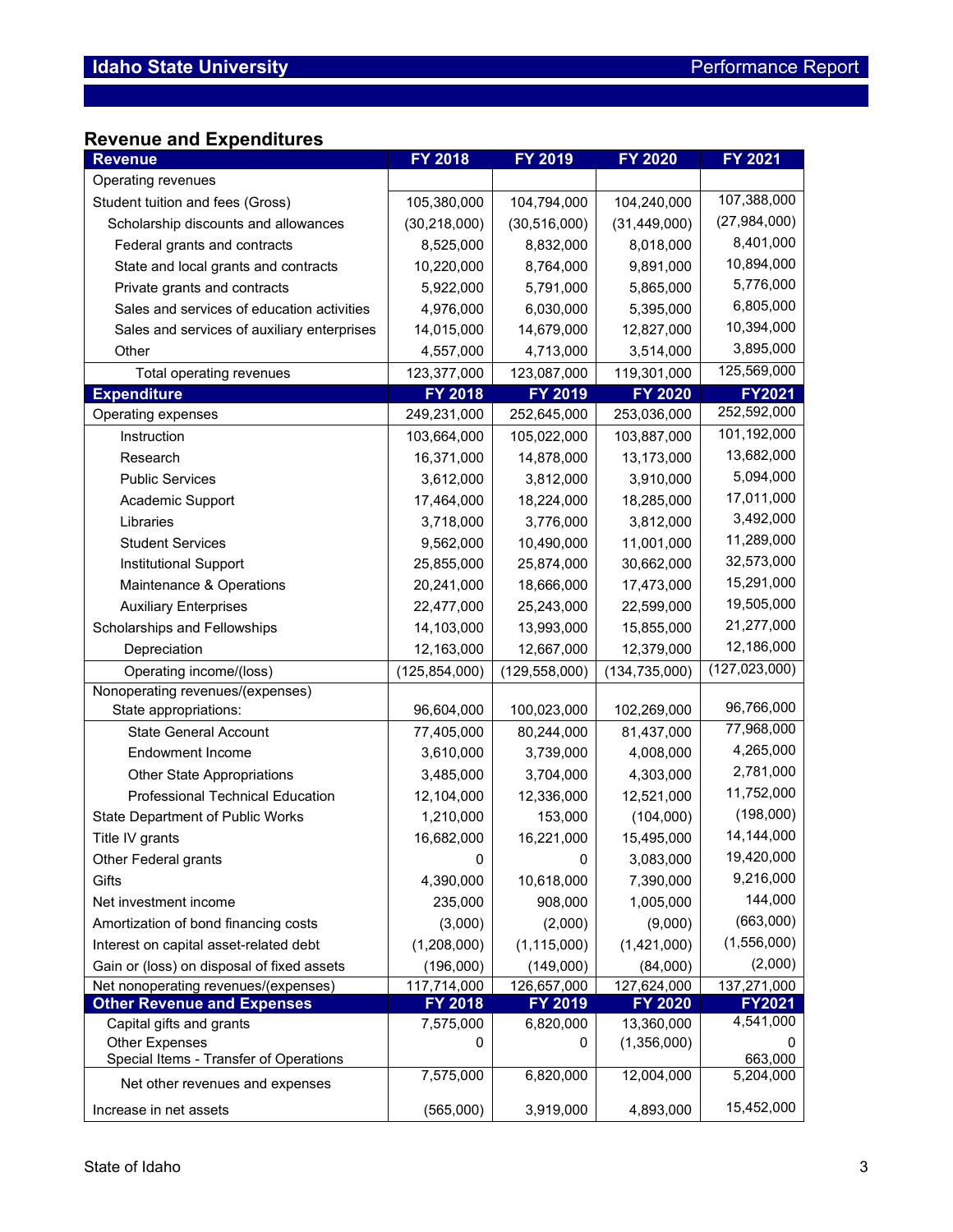# **Idaho State University Performance Report**

| <b>Other Revenue and Expenses</b>           | <b>FY 2018</b> | <b>FY 2019</b> | <b>FY 2020</b> | <b>FY 2021</b> |
|---------------------------------------------|----------------|----------------|----------------|----------------|
| Net assets - beginning of year (*-restated) | *248,744,000   | 248,179,000    | 252,098,000    | 256,991,000    |
| Net assets $-$ end of year (*-restated)     | *248,179,000   | 252,098,000    | 256,991,000    | 272,443,000    |

# **Profile of Cases Managed and/or Key Services Provided**

| , ,,,,,,,,,,<br><b>Cases Managed and/or Key</b><br><b>Services Provided</b>                                                                                                 | <b>FY 2018</b>                                    | FY 2019                                           | <b>FY 2020</b>                                    | FY 2021                                           |
|-----------------------------------------------------------------------------------------------------------------------------------------------------------------------------|---------------------------------------------------|---------------------------------------------------|---------------------------------------------------|---------------------------------------------------|
| Grand Total Number of Students <sup>1</sup>                                                                                                                                 | 24,001                                            | 23,210                                            | 23,197                                            | 30,558                                            |
| Total number of enrolled ISU<br>students in a fiscal year                                                                                                                   | 15,113                                            | 14,976                                            | 14,870                                            | 14,241                                            |
| Total number of College of<br>Education K-12 professional<br>development students in a fiscal<br>year (see note 1)                                                          | 1,664                                             | 2,005                                             | 2,703                                             | 11,484                                            |
| Total number of Workforce Training<br>/ Continuing Education students in<br>a fiscal year                                                                                   | 7,224                                             | 6,229                                             | 5,624                                             | 4,833                                             |
| Percentage of undergraduates<br>(based on fall term)                                                                                                                        |                                                   |                                                   |                                                   |                                                   |
| Full-time<br>Part-time                                                                                                                                                      | 56%<br>44%                                        | 57%<br>43%                                        | 56%<br>44%                                        | 57%<br>43%                                        |
| Total annual full-time equivalency<br>(FTE) enrollment <sup>2</sup><br>Career Technical<br>Undergraduate<br>Graduate<br>$\blacksquare$                                      | 9,960<br>747<br>7,108<br>2,105                    | 9,775<br>828<br>6,864<br>2,083                    | 9,589<br>819<br>6,587<br>2,183                    | 9,322<br>749<br>6,246<br>2,327                    |
| Total credit hours taught: 3<br><b>Career Technical credit hours</b><br>Academic credit hours<br>Undergraduate credit hours<br>$\circ$<br>Graduate credit hours<br>$\Omega$ | 286,161<br>22,401<br>263,760<br>213,250<br>50,510 | 280,770<br>24,852<br>255,918<br>205,928<br>49,990 | 274,551<br>24,556<br>249,995<br>197,601<br>52,394 | 265,715<br>22,473<br>243,242<br>187,391<br>55,851 |
| Percentage of all degree-seeking<br>undergraduates receiving a PELL<br>grant                                                                                                | 43%                                               | 43%                                               | 43%                                               | 40%                                               |
| Amount of ISU student<br>scholarships/fellowships awarded                                                                                                                   | \$14,103,000                                      | \$13,993,000                                      | \$15,855,000                                      | \$21,277,000                                      |
| Total number of certificates and<br>degrees awarded <sup>4</sup><br>Undergraduate<br>Graduate                                                                               | 2,540<br>1,917<br>623                             | 2,554<br>1,933<br>621                             | 2,462<br>1,803<br>659                             | 2,756<br>2,082<br>674                             |
| % degrees awarded in Health<br>Professions <sup>5</sup><br>% degrees awarded in STEM<br>Disciplines <sup>6</sup>                                                            | 34%<br>18%                                        | 35%<br>18%                                        | 33%<br>15%                                        | 37%<br>15%                                        |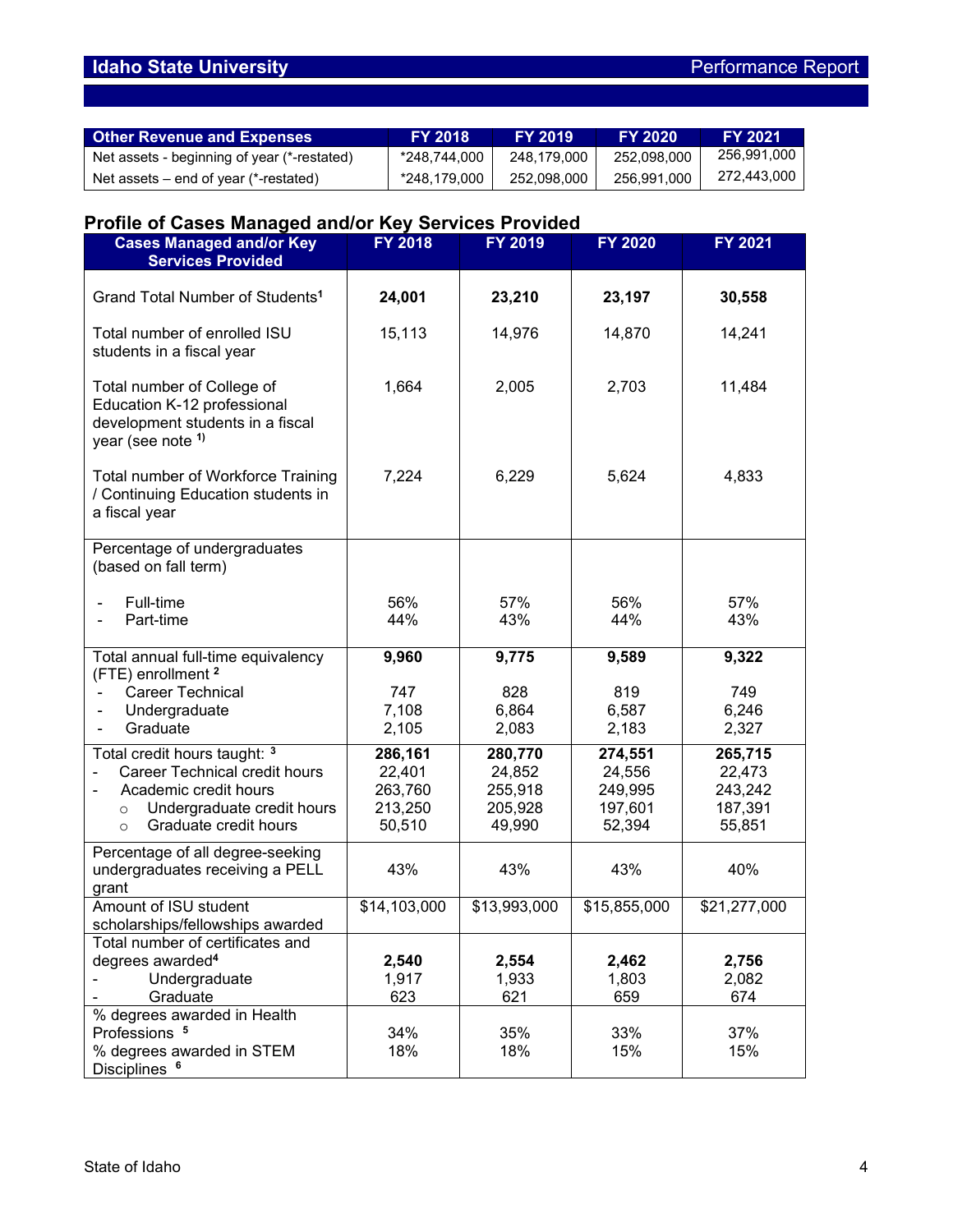| Total new degree-seeking undergraduate<br>students in FY7                                                                            | 1,811              | 1,828              | 1,737              | 1,593              |
|--------------------------------------------------------------------------------------------------------------------------------------|--------------------|--------------------|--------------------|--------------------|
| Idaho Resident<br>Non-resident<br>International                                                                                      | 1,643<br>110<br>58 | 1,681<br>116<br>31 | 1,584<br>123<br>30 | 1.437<br>130<br>26 |
| Percentage of students participating in<br>course-based community engaged<br>learning <sup>8</sup><br><b>Total Students Enrolled</b> | 50%<br>7,534       | 48%<br>7,143       | 45%<br>6,719       | 44%<br>6,316       |

1. Student headcounts are unduplicated in a fiscal year by category. If a student is enrolled in an ISU course, enrolled in a College of Education professional development course, and enrolled in a Workforce Training / Continuing Education in the same fiscal year, the student will be counted 3 times, once in each category. The main reason for the large increase in the total number of College of Education K-12 professional development students in fiscal year 2021 was the result of an out-of-state marketing campaign.

2. Annual full-time equivalency (FTE) is calculated by dividing the total Undergraduate and Career Technical credit hours (SCH) by 30; total Graduate SCH is divided by 24.

3. Total student credit hour production for the fiscal year.

4. Degrees are those awarded and posted as of July 27, 2021 for the fiscal year.

5. Certificates/Degrees with a U.S. Dept. of Education Classification of Instructional Programs (CIP) Code of 51 – Health Professions and Related Clinical Sciences, and Clinical Psychology degrees.

6. Certificates/Degrees with a CIP Code in Science, Technology, Engineering, and Mathematics (STEM) as defined by the CIP codes, 01,03,04,11,14,15,26,27,29,40,41.

7. New students in the summer term enrolled in the subsequent fall term are counted as "new" in the fall term.

8. Community Engaged Learning describes the collaboration between institutions of higher education and their larger communities (local, regional/state, national, global) for the mutually beneficial creation and exchange of knowledge and resources in a context of partnership and reciprocity. These undergraduate and graduate for-credit opportunities include, but are not limited to, internships, externships, job shadowing, service learning, community based research, public service courses, practicums, practical work (live work), and clinical rotations.

# **FY 2021 Performance Highlights**

# *College of Arts and Letters*

## *<b>W* Resilience of the Performing Arts

Because of what they teach and the direct, hands-on way it must be taught, the Theatre, Dance, and Music faculty faced what seemed like an impossible challenge in response to COVID. Yet, they continued to serve performing arts students for an entire year and help them continue to advance toward degree completion. They did this by modifying classrooms and studios, learning and leveraging new software and technology, using their exceptional creativity, committing untold and uncompensated extra hours, and putting students and student safety first. Additionally, they continued to serve the larger Idaho community by providing public concerts and performances made available through online streaming technology, including a New Year's Eve streamed event that showcased many students' talent.

#### **ISU CommuniVax Research on COVID-19 Vaccination Efforts**

ISU faculty and students are working with Johns Hopkins, Bloomberg School of Public Health on [CommuniVax,](https://www.communivax.org/) a national research coalition located at seven U.S. locations. The ISU team sought to raise awareness of and access to COVID-19 vaccines for the Hispanic population in rural Idaho regions of Bingham and Power counties. The ISU team used a Research-as-Intervention approach that involved a remarkable interdisciplinary team of 21 students and community members (half of which were from the study community),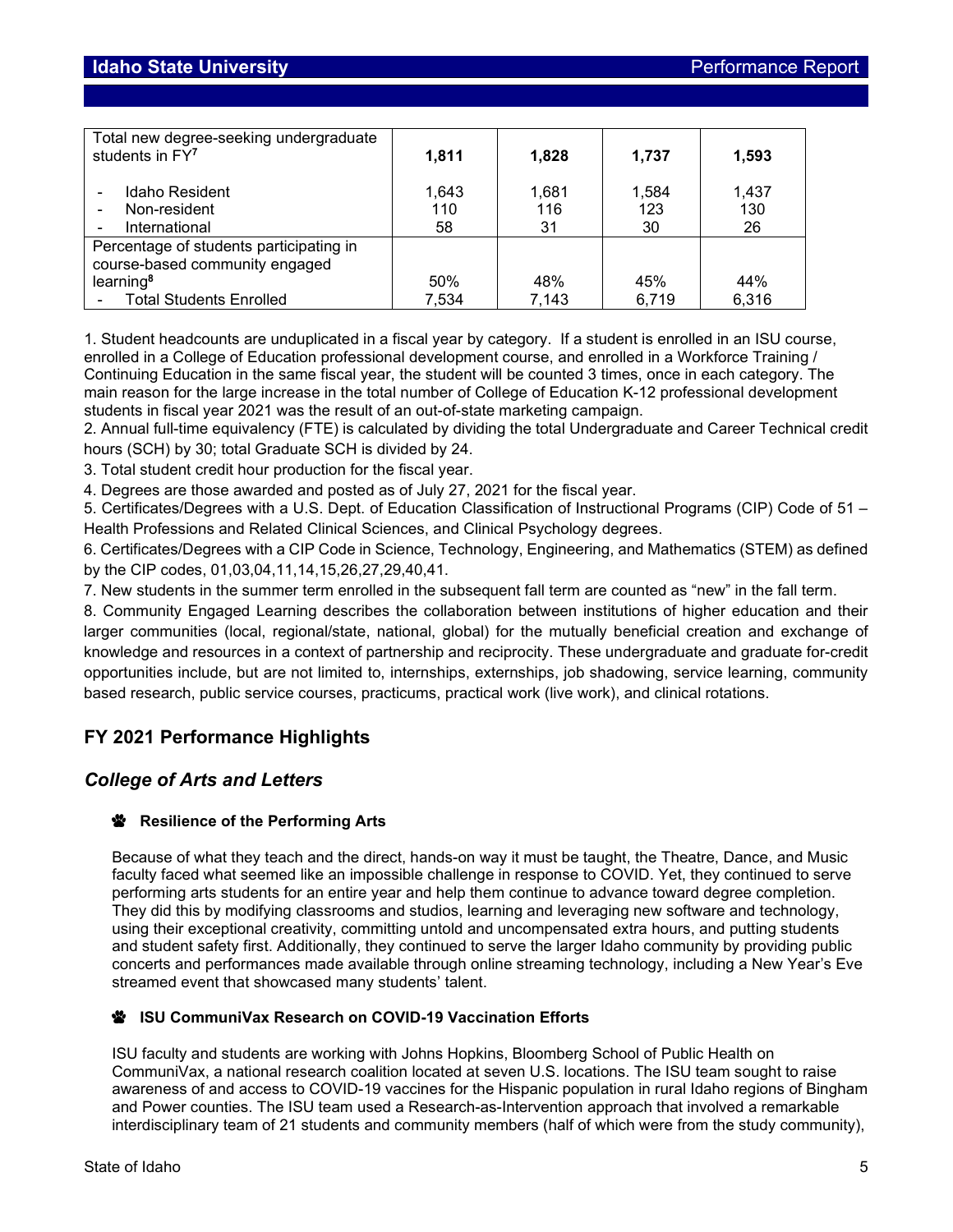three public health experts and three ISU faculty members—Elizabeth Cartwright (Anthropology), Diana Campanella Schow (Community and Public Health) and Tamra Bassett (Global Studies and Languages). Faculty-led training for all students, who conducted and analyzed 89 semi-structured interviews and three focus groups. Results laid bare the deeply difficult, pandemic-related consequences of living and working both in the U.S. and Mexico. They also revealed an unwavering determination to work, carry on, and provide for families, showing strong acceptance for receiving the vaccine among Idaho's farmworker families.

#### **ISU INCLUDE Project Provides Educational Access to Rural Communities**

The ISU College of Arts and Letters established a state-of-the-art distance education program to provide Idaho high school students in rural communities the opportunity to earn college credit and utilize financial support through the Idaho Department of Education's Fast Forward Program. The INCLUDE (Idaho Needs Connectivity Leading University Distance Education) Project has funded the acquisition and installation of video conferencing equipment for 29 rural high schools in Southeastern Idaho by supporting several community partners and donors and a large grant from the USDA. College instructors and classrooms are streamed live into rural communities and high schools, providing access to ISU classes for all regional high school students and communities. This program creates meaningful relationships between ISU and rural communities, providing Idaho high school students the opportunity to take dual enrollment classes from ISU faculty, build student confidence in attending college, and increase Idaho's Go-on rate.

## *College of Business*

- **W** 11 Brand New Permanently Endowed Scholarships.
- First Endowed Professorship in Finance and First Endowed Professorship in Marketing in the history of Idaho State University.
- **※** ISU College of Business Students were featured in a PBS documentary that has been nominated for an Emmy award by the Northwest Chapter of the National Academy of Television Arts & Sciences (NATAS). The documentary, "Through Youthful Eyes" was featured on Idaho Public Television in 2020 and featured the story of our students' work writing the "Idaho in World War II" book.

## *College of Education*

- Developed a fully-online, fee-based teacher education program to allow a flexible, affordable pathway to becoming a teacher
- Earned an A+ by the National Council on Teacher Quality, for contributing significantly to the diversification of the teacher workforce.
- **※** Strengthened the CSI-ISU relationship by finalizing teacher education articulation agreements and a coenrollment MOU between the two institutions.

## *College of Science & Engineering*

**学** ISU's Disaster Response Complex is open for business! The DRC involves students in research and data-informed training to first responders across the Pacific Northwest. DRC training started on October 31, 2020. Since then more than 300 individuals including instructors and role players have participated in exercises at the DRC. From these, about 150 were civilians (from the Idaho National Laboratory, the Idaho State Police, Pocatello Police, regional fire departments, regional search and rescue units, among others) and approximately 170 military members from National Guard units representing some 20 states. More than 150 additional National Guard members from across the country are expected to train at the DRC by Fall 2021. The DRC has been expanding its collaboration with local, regional, and national stakeholders, including the FBI, the Southeast Idaho Health Public District and other partners from private industry.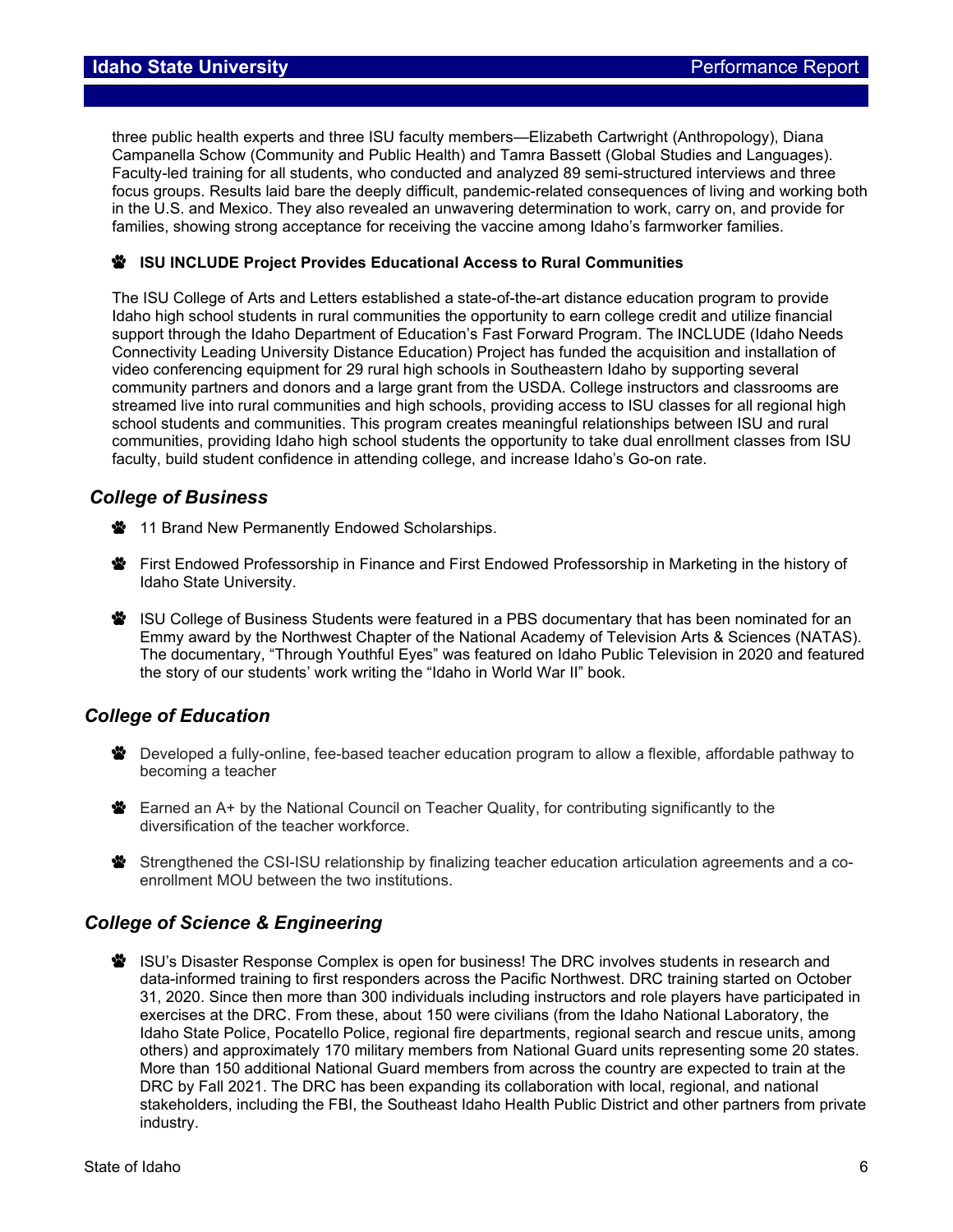- **警** Two new cybersecurity certificate programs have been added, one to correspond with the Bachelor of Science in Computer Science and the other to align with the Master of Science in Computer Science. The certificates are supported by INL and offered in conjunction with the Idaho Universities.
- **※** Mary Lou Duzik-Gougar is the current president of the American Nuclear Society (ANS). Established in 1954, ANS is an international professional organization of engineers and scientists devoted to the peaceful applications of nuclear science and technology. Its more than 10,000 members represent government, academia, research laboratories, medical facilities and private industry.

# *College of Technology*

- Provided high-resolution photos for Shaw auto parts commercial properties.
- **S** Obtained and processed multi-spectral and electro-optical imagery for the Sageland Land and Trust foundation in the Century Heights area.
- **学** Performed a dipping sonar scan experiment in the Rose Ponds and provided results to the Idaho Falls Police Department.

## *Kasiska Division of Health Sciences*

In partnership with Southeastern Idaho Public Health and Portneuf Medical Center, over 130 students and faculty from the Kasiska Division of Health Sciences administered 10,029 COVID vaccinations to the public. 4,000 at the Meridian Health Sciences Center in partnership with Albertsons Pharmacy as well.

## *College of Health Professions*

- The College of Health is focused on growth and expansion to support workforce needs of our state and region
- **※** Our faculty are actively involved in education, scholarship, and service to the community
- **S** Largest college on campus:
	- o School of Nursing
	- o School of Rehabilitation and Communication Sciences
		- **PT/OT, CSD**
	- Departments for different health professions:
		- Counseling, Dietetics, Dental Hygiene, Radiographic Science, Medical Lab Science, Physician assistant, Community and Public Health, Emergency Services
	- Pre-health students (AS and BS in Health Sciences)

## *College of Pharmacy*

COVID-19 Response

Supported testing

- Equipped community pharmacies
- Supported PPE needs
- **<sup>₩</sup>** Conducted vaccination clinics
	- o Influenza
	- o COVID-19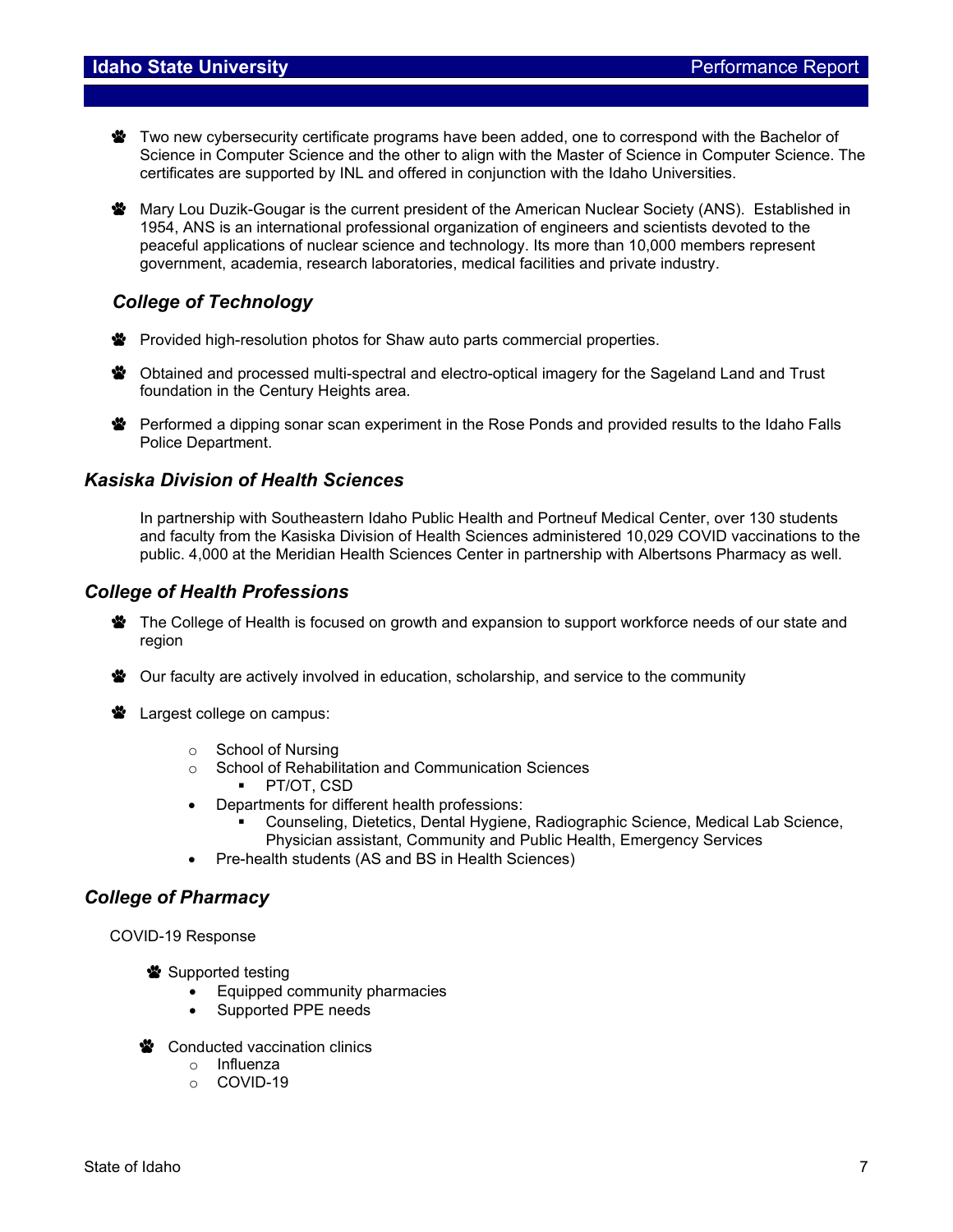Supported Idaho Public Health

o Supported ISU and KDHS efforts

# *School of Nursing*

- **W** Achieved full 10-year accreditation:
	- o Traditional Bachelor of Science in Nursing
	- o Bachelor of Science completion program
	- o Masters in Nursing, Education focus
	- o Doctor of Nursing Practice [DNP] Family Nurse Practitioner option
	- o Doctor of Nursing Practice [DNP] Psychiatric Mental Health Nurse Practitioner option
- **W** Addition of Psychiatric Mental Health Nurse Practitioner Graduate Certification

Articulation agreements were finalized with the College of Southern Idaho (CSI) and College of Eastern Idaho (CEI) for students to concurrently enroll for completion of the Bachelor's degree in nursing at ISU SON.

**S** Opening nurse practitioner clinic in Meridian

## *School of Rehabilitation and Communication Sciences*

- **Expansion of the Masters in OT to Meridian** 
	- $\circ$  Projected class of 20 students Fall of 2022
	- o Hiring 3-4 additional faculty
- **W** First graduating class of Doctorate in PT in Meridian
	- o Represents a 100% increase in graduating DPT students this year
- **※** Clinical services to cochlear implant and other audiology patients throughout 2020, including in Northern Idaho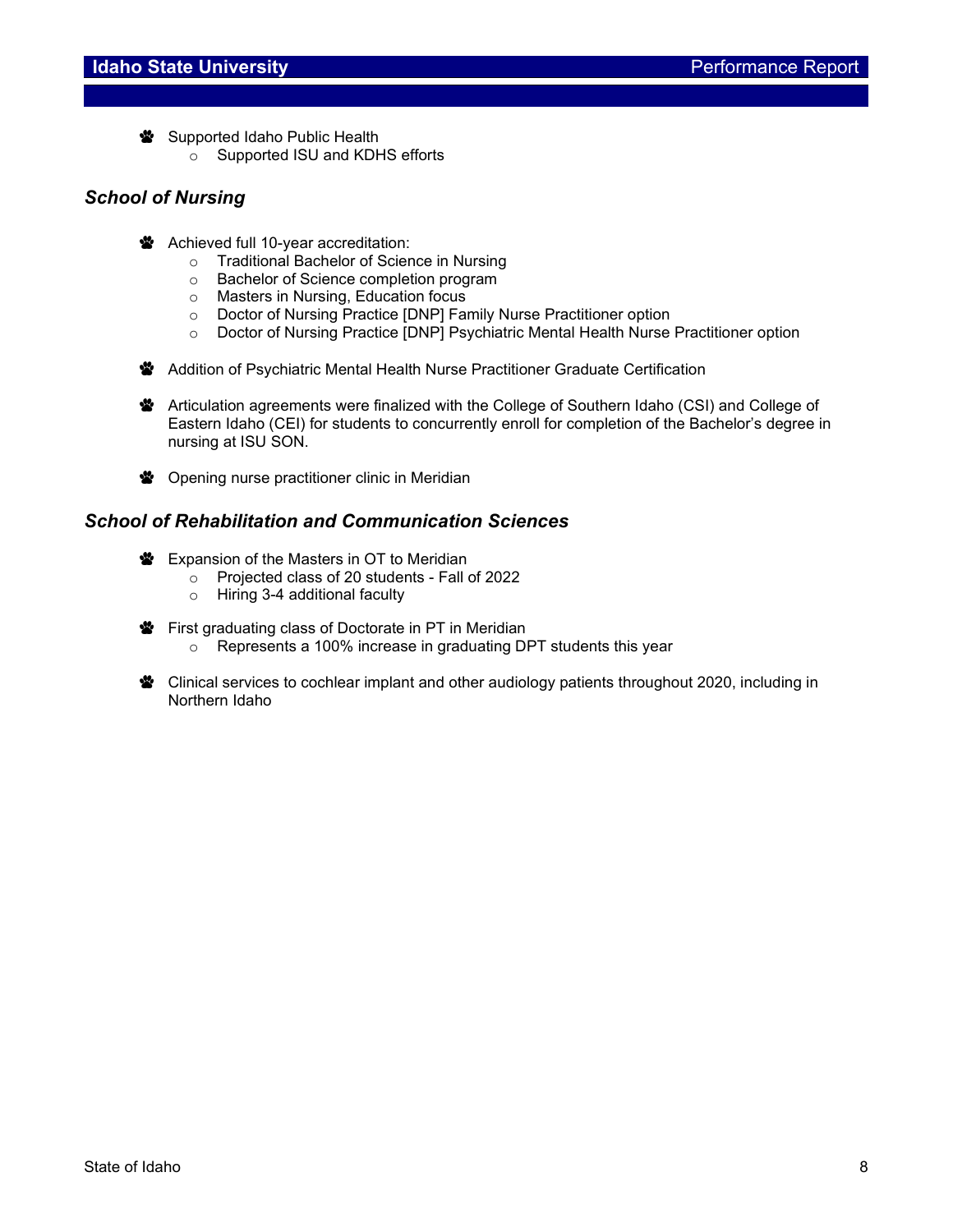# *Part II – Performance Measures*

| <b>Performance Measure</b>                                                                                     |                   |                                  | FY 2018 FY 2019 | FY 2020 | FY 2021          | FY 2022 |  |
|----------------------------------------------------------------------------------------------------------------|-------------------|----------------------------------|-----------------|---------|------------------|---------|--|
|                                                                                                                |                   | Goal 1: Grow Enrollment -        |                 |         |                  |         |  |
| Objective: Increase new full-time, degree-seeking students by 20% (+450 new students, 2,702) over the          |                   |                                  |                 |         |                  |         |  |
| next five years.*                                                                                              |                   |                                  |                 |         |                  |         |  |
| * full-time certificate and undergraduate and full and part-time graduate degree-seeking students              |                   |                                  |                 |         |                  |         |  |
| 1. Increase new full-time, certificate and                                                                     | actual            | 2,282                            | 2,327           | 2,319   | 2,255            |         |  |
| degree-seeking undergraduate student                                                                           |                   |                                  |                 |         |                  |         |  |
| enrollment and full and part-time graduate                                                                     | target            | 2,320                            | 2.401           | 2,485   | 2,499            | 2,702   |  |
| student enrollment for FYs 18-22 by 20%                                                                        |                   |                                  |                 |         |                  |         |  |
| (450).                                                                                                         |                   |                                  |                 |         |                  |         |  |
|                                                                                                                |                   | Goal 2: Strengthen Retention -   |                 |         |                  |         |  |
| Objective: Improve undergraduate student retention rates by 5% by 2022.                                        |                   |                                  |                 |         |                  |         |  |
| 2. Fall-to-fall, full-time, first-time bachelor                                                                | actual            | 63%                              | 64%             | 63%     | 66%              |         |  |
| degree-seeking student retention rate                                                                          | Total             | 1,186                            | 1,174           | 1,073   | 992              |         |  |
| FYs 18-22.                                                                                                     | Retained          | 750                              | 752             | 675     | 655              |         |  |
| Benchmark Definition: A 5% (74%) increase                                                                      | Not               | 436                              | 422             | 398     | 337              |         |  |
| in fall-to-fall, full-time, first-time bachelor<br>degree-seeking student retention rate                       | Retained          |                                  |                 |         |                  |         |  |
| beginning from FY 16 (69%) retention numbers                                                                   |                   | 71%                              | 72%             | 72%     | 72%              | 74%     |  |
| (SBOE benchmark = $80\%$ ). <sup>1</sup>                                                                       | target            |                                  |                 |         |                  |         |  |
|                                                                                                                |                   | Goal 3: Promote ISU's Identity - |                 |         |                  |         |  |
| Objective: Over the next five years, promote ISU's unique identity by 50% (5.750b) as Idaho's only institution |                   |                                  |                 |         |                  |         |  |
| delivering technical certificates through undergraduate, graduate, and professional degrees.                   |                   |                                  |                 |         |                  |         |  |
| 3.2 Promote the public's knowledge of ISU                                                                      | actual            | 1,171 b                          | 779.2 m         | 1,920 b | 6.9 <sub>b</sub> |         |  |
| through owned and earned media                                                                                 |                   |                                  |                 |         |                  |         |  |
| captures FY 18-22. (FY 2022 = 5.750                                                                            | target            | 3.833 <sub>b</sub>               | 4.312b          | 4.792b  | 5.271b           | 5.750b  |  |
| billion) <sup>2</sup>                                                                                          |                   |                                  |                 |         |                  |         |  |
| Idaho State Board Of Education System-Wide Strategic Plan Measures                                             |                   |                                  |                 |         |                  |         |  |
|                                                                                                                |                   |                                  |                 |         |                  |         |  |
| 1. Math Pathways VI - Percent of new                                                                           | actual            | 42%                              | 42%             | 37%     | 35%              |         |  |
| degree-seeking freshmen completing a                                                                           |                   |                                  |                 |         |                  |         |  |
| gateway math course within two years.                                                                          | Total             | 1,937                            | 1,823           | 1,836   | 1,809            |         |  |
| (FY 2025 = 40%) (SBOE system-wide Strategic Plan<br>Measure)                                                   | Completed<br>Math | 821                              | 764             | 682     | 630              |         |  |
|                                                                                                                | Did Not           |                                  |                 |         |                  |         |  |
|                                                                                                                | Complete<br>Math  | 1,116                            | 1,059           | 1,154   | 1,179            |         |  |
|                                                                                                                | target            | 34%                              | 37%             | 37%     | 37%              | 38%     |  |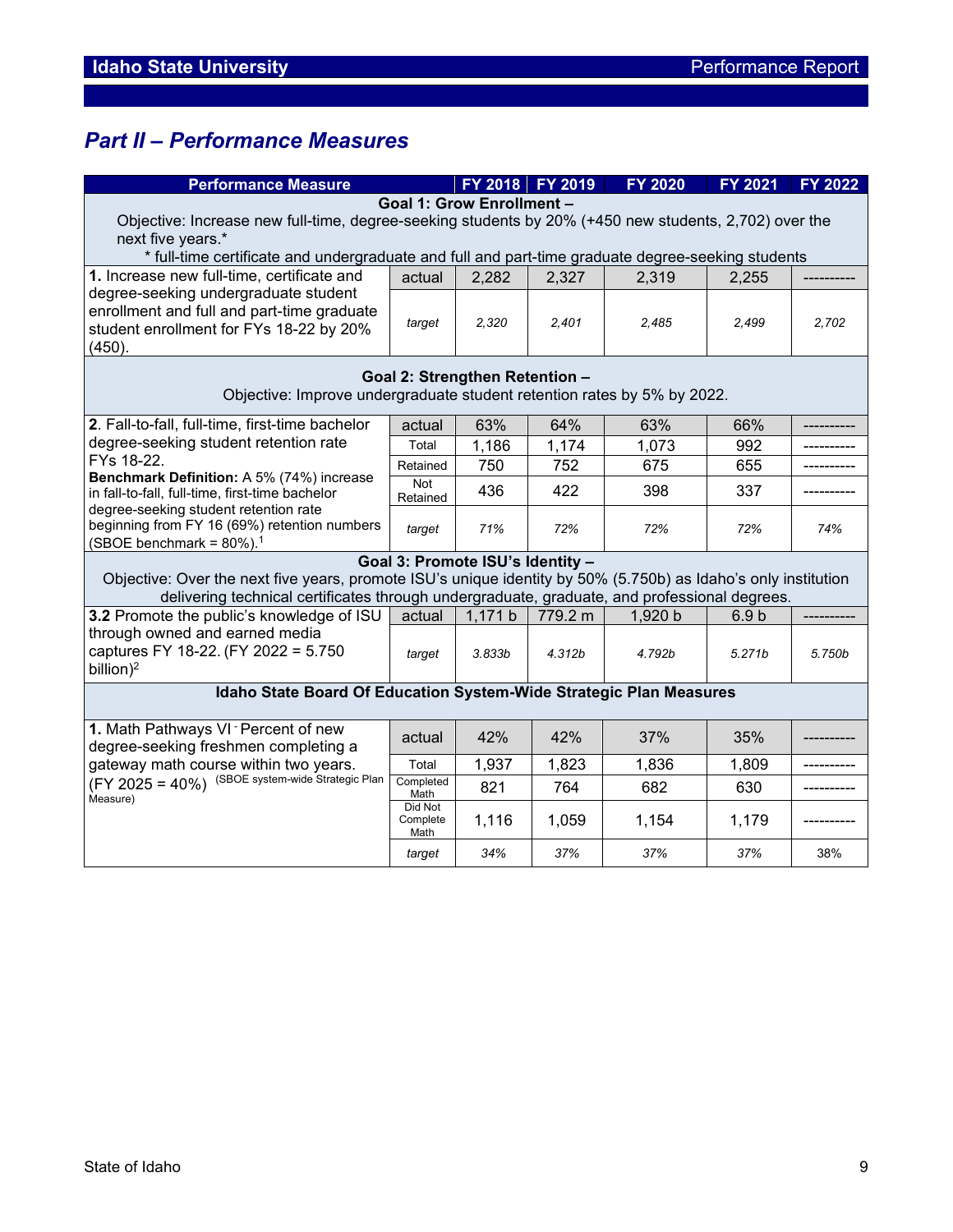| <b>Performance Measure</b>                                                                                                                              |                                                     | FY 2018 | FY 2019 | <b>FY 2020</b> | <b>FY 2021</b> | FY 2022 |
|---------------------------------------------------------------------------------------------------------------------------------------------------------|-----------------------------------------------------|---------|---------|----------------|----------------|---------|
| 2. Reform Remediation V Percent of<br>undergraduate, degree-seeking students<br>who took a remedial course and<br>completed a subsequent credit bearing | Math -<br>actual                                    | 28%     | 31%     | 32%            | 42%            |         |
|                                                                                                                                                         | Math -<br>Total                                     | 496     | 521     | 400            | 334            |         |
| course (in the area identified as needing                                                                                                               | Completed<br>Math                                   | 137     | 163     | 126            | 140            |         |
| remediation) within a year with a "C" or<br>higher. $(FY 2025 = 45%)$ <sup>3 (SBOE system-wide</sup>                                                    | Did Not<br>Complete<br>Math                         | 359     | 358     | 274            | 194            |         |
| Strategic Plan Measure)                                                                                                                                 | English<br>-actual                                  | 92%     | 94%     | 92%            | 89%            |         |
|                                                                                                                                                         | English -<br>Total                                  | 276     | 362     | 296            | 92             |         |
|                                                                                                                                                         | Completed<br>English                                | 253     | 339     | 273            | 82             |         |
|                                                                                                                                                         | Did Not<br>Complete<br>English                      | 23      | 23      | 23             | 10             |         |
|                                                                                                                                                         | target                                              | 34%     | 37%     | 38%            | 39%            | 40%     |
| 3. Timely Degree I - Percent of<br>undergraduate, degree-seeking students                                                                               | actual                                              | 25%     | 25%     | 26%            | 23%            |         |
| completing 30 or more credits per                                                                                                                       | Total                                               | 9,263   | 8,876   | 8,531          | 7,746          |         |
| academic year at the institution reporting.<br>(FY 2025 = 50%) (SBOE system-wide Strategic Plan                                                         | Completed<br>30+ hours                              | 2,292   | 2,192   | 2,256          | 1,767          |         |
| Measure)                                                                                                                                                | Did Not<br>Complete<br>30+ hours                    | 6,971   | 6,684   | 6,275          | 5,979          |         |
|                                                                                                                                                         | target                                              | 28%     | 29%     | 29%            | 29%            | 30%     |
| 4. Timely Degree II - Percent of first-time,                                                                                                            | actual                                              | 32%     | 34%     | 33%            | 36%            |         |
| full-time, freshmen graduating within 150%                                                                                                              | Total                                               | 1,171   | 1,070   | 1,360          | 1,169          |         |
| of time. (FY 2025 = 40%) $4$<br>(SBOE system-wide Strategic Plan Measure)                                                                               | Graduated<br>Within<br>150%                         | 372     | 369     | 443            | 420            |         |
|                                                                                                                                                         | Did Not<br>Graduate<br>Within<br>150%               | 799     | 701     | 917            | 749            |         |
|                                                                                                                                                         | target                                              | 34%     | 35%     | 35%            | 35%            | 36%     |
| 5. Timely Degree III - Total number of<br>certificates/degrees produced (FY 2025 =<br>2,058) (SBOE system-wide Strategic Plan Measure) 5                | actual                                              | 1,896   | 1,932   | 1,800          | 2,082          |         |
|                                                                                                                                                         | Certificates<br>of less than<br>1 academic<br>year  | 26      | 29      | 6              | 4              |         |
|                                                                                                                                                         | Certificates<br>of 1<br>academic<br>year or<br>more | 231     | 242     | 219            | 300            |         |
|                                                                                                                                                         | Associate                                           | 473     | 428     | 420            | 494            |         |
|                                                                                                                                                         | Bachelor                                            | 1,166   | 1,233   | 1,155          | 1,284          |         |
|                                                                                                                                                         | target                                              | $+22$   | $+22$   | $+22$          | $+22$          | $+22$   |